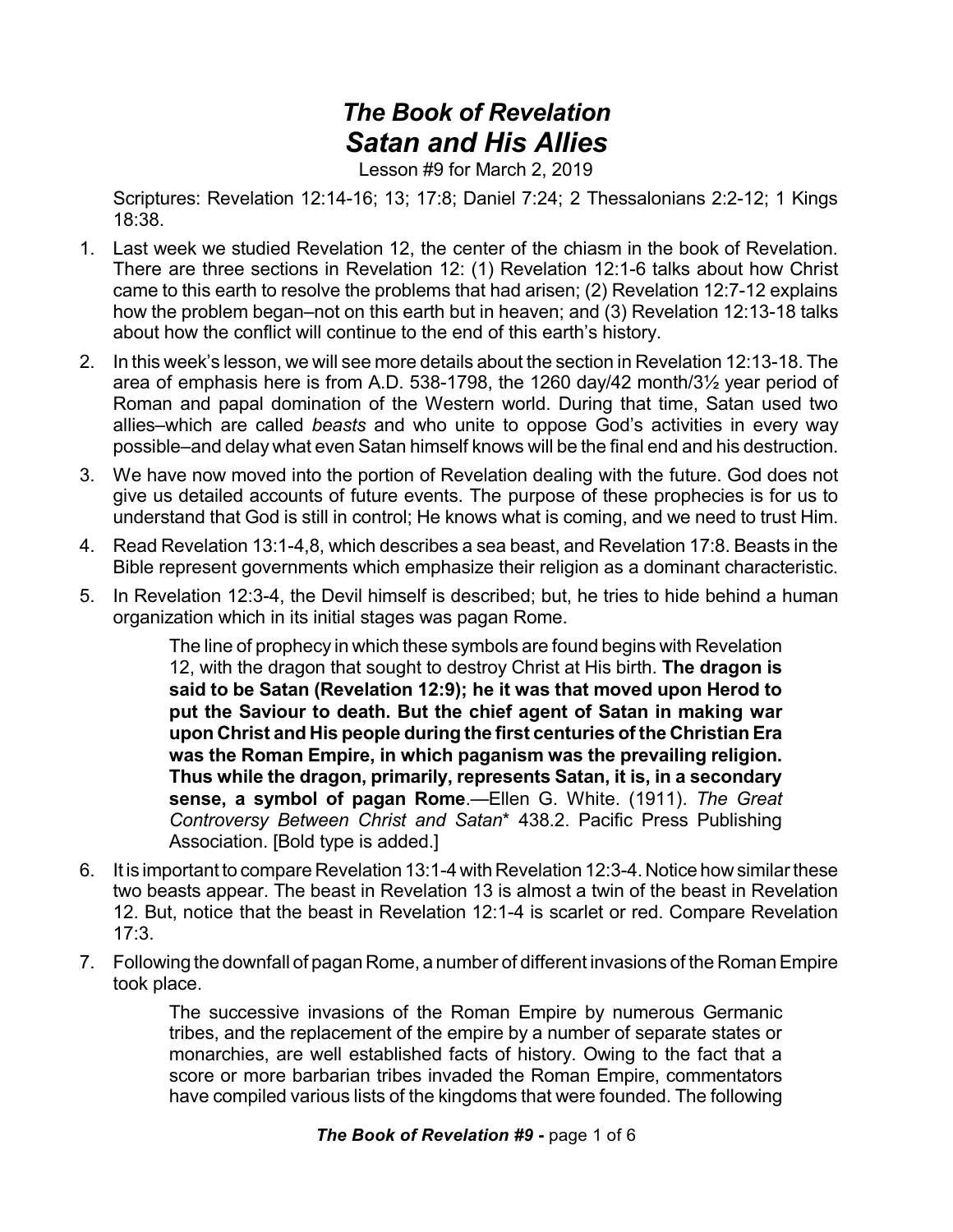list is representative: Ostrogoths, Visigoths, Franks, Vandals, Suevi, Alamanni, Anglo-Saxons, Heruli, Lombards, Burgundians. Some prefer to list the Huns in place of the Alamanni, however the Huns disappeared earlywithout leaving a settled kingdom.—Nichol, F. D. (Ed.). (1977). *The Seventh-day Adventist Bible Commentary*,\* vol. 4, 826. Review and Herald Publishing Association.

- 8. We need to notice that the beast from the sea has features of a leopard, a bear, and a lion, as well as the nondescript beast described in Daniel 7:2-7. It is a composite of all of them.
- 9. In Revelation 13:5-7, we note that this beast is the persecuting power for the 1260 days/42 months/3½ years. And this organization which claims to be a Christian church was, in fact, persecuting the *pure woman* who fled to the desert. This period of prophetic time ended in 1798 when "one of his [the beast's] heads as if it had been mortally wounded" took place. So, what follows that time must be after 1798. And what we are told is that the healing of the deadly wound draws the admiration of the entire world, and they worship both the dragon and the beast. In what sense are people worshiping the Devil in our day?
- 10. We have noted repeatedly the striking parallels between the prophecies of Daniel 7 and these by John. Look at Revelation 13:5-8; Daniel 7:24-25; and 2 Thessalonians 2:2-12. In these passages we notice at least four prominent features: (1) Satan will oppose God and blaspheme His name. (2) He will try to place himself above God. (3) He will oppose God's true people and try to change their times and laws. (4) He will deceive everyone except those whose names are written in the book of the Lamb. How should we respond to this?
- 11. The sea beast's activities are often described as blasphemous. (See **John 10:33**; **Matthew 26:63-65**; and **Mark 2:7**.) These verses make it clear that the sea beast is trying to negate Christ's work in the heavenly sanctuary, replacing it with a human priesthood that claims to administer salvation and forgiveness of sins which are the exclusive rights of God Himself. Claiming to be able to do the work which only God can do is the essence of blasphemy. Thus, the first part of Revelation 13 describes a time of major apostasy and decline in Christianity; it was a time we call the Dark Ages.
- 12. While the first half of Revelation 13 describes the fact that the sea beast receives what appears to be a fatal wound, the second half describes how that wound is healed. A second beast arises (Revelation 13:11) which is largely responsible for this healing. Compare Revelation 12:14-16.
- 13. Clearly, this next beast in Revelation 13:11 arises under very different circumstances and has very different characteristics than the first beast. This beast arises out of the earth and is, thus, called a *land beast*; it is a world power. At first, it appears almost harmless. It has two horns like a lamb; but, later, it will speak like a dragon.
- 14. By comparing Revelation 12:14-17 with Revelation 13, we note that this beast arises in a place which formerly provided refuge for the people fleeing from that first beast. This beast arises after the sea beast had received the deadly wound in 1798.

What nation of the New World was in 1798 rising into power, giving promise of strength and greatness, and attracting the attention of the world? The application of the symbol admits of no question. One nation, and only one, meets the specifications of this prophecy; it points unmistakably to the United States of America.—Ellen G. White, *The Great Controversy*\* 440.2.

15. The United States of America arose because Protestants fleeing from persecution in Europe established a nation where they demanded freedom of religion and freedom of the press.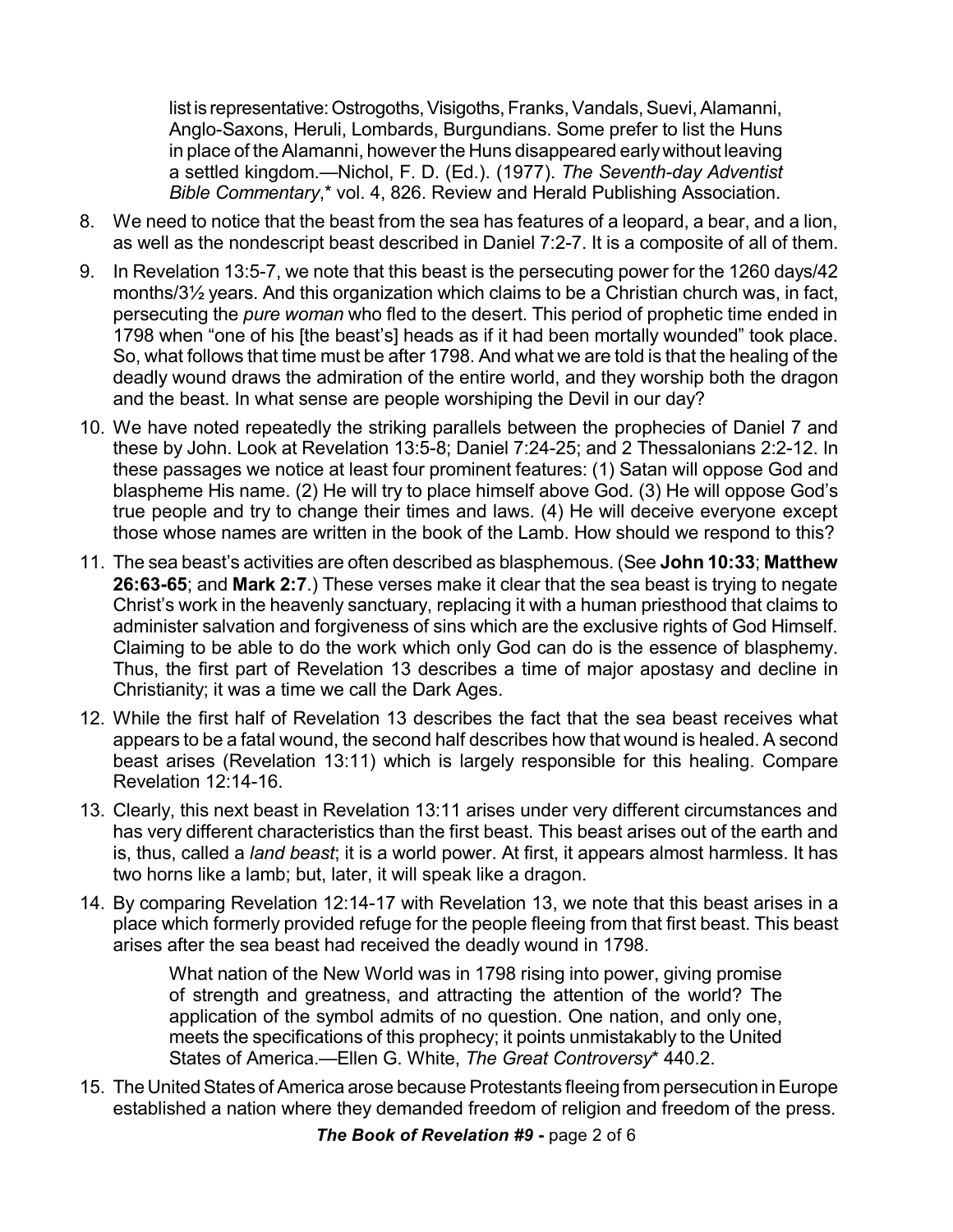16. Read Revelation 13:12-13. Compare 1 Kings 18:38 and Acts 2:3. What do you suppose is the meaning of "made fire come down out of heaven to earth" in Revelation 13? Is this going to be a destroying fire like a bolt of lightning out of heaven as in 1 Kings 18:38? Or, is Satan going to pretend to send his "holy spirit" as in Acts 2:3? By the working of apparent miracles–and some will be real miracles–Satan hopes to convince the world that he is God.

> Through the agency of spiritualism, miracles will be wrought, the sick will be healed, and many undeniable wonders will be performed.—Ellen G. White, *The Great Controversy*\* 588.2.

17. So, the lamblike beast will begin speaking like a dragon, exercising power similar to what the sea beast has already done, becoming intolerant to those who do not agree with it.

> Such action would be directly contrary to the principles of this government, to the genius of its free institutions, to the direct and solemn avowals of the Declaration of Independence, and to the Constitution.... But the inconsistency of such action is no greater than is represented in the symbol. It is the beast with lamblike horns—in profession pure, gentle, and harmless—that speaks as a dragon.

> "Saying to them that dwell on the earth, that *they* should make an image to the beast." Here is clearly presented a form of government in which the legislative power rests with the people, a most striking evidence that the United States is the nation denoted in the prophecy.

> But what is the "image to the beast"? and how is it to be formed? The image is made by the two-horned beast, and is an image *to* the beast. It is also called an image *of* the beast. Then to learn what the image is like and how it is to be formed we must study the characteristics of the beast itself—the papacy.

> When the early church became corrupted by departing from the simplicity of the gospel and accepting heathen rites and customs, she lost the Spirit and power of God; and in order to control the consciences of the people, she sought the support of the secular power. The result was the papacy, a church that controlled the power of the state and employed it to further her own ends, especially for the punishment of "heresy"....

> When the leading churches of the United States, uniting upon such points of doctrine as are held by them in common, shall influence the state to enforce their decrees and to sustain their institutions, then Protestant America will have formed an image of the Roman hierarchy, and the infliction of civil penalties upon dissenters will inevitably result.

> ... The "image to the beast" represents that form of apostate Protestantism which will be developed when the Protestant churches shall seek the aid of the civil power for the enforcement of their dogmas.—Ellen G. White, *The Great Controversy*\* 442.2-445.2. [Italic type is in the source.]

18. So, what is the mark of the beast? Read Revelation 13:15-17 and Deuteronomy 6:4-8.Satan is doing everything he possibly can to imitate God's plan for us. Revelation 7:3-4 and 14:1 mention that God's final people will have God the Father's name written on their foreheads. It seems logical that having a mark on the forehead has to do with mental and spiritual complicity while having it on the hand implies going along with his behavior for convenience.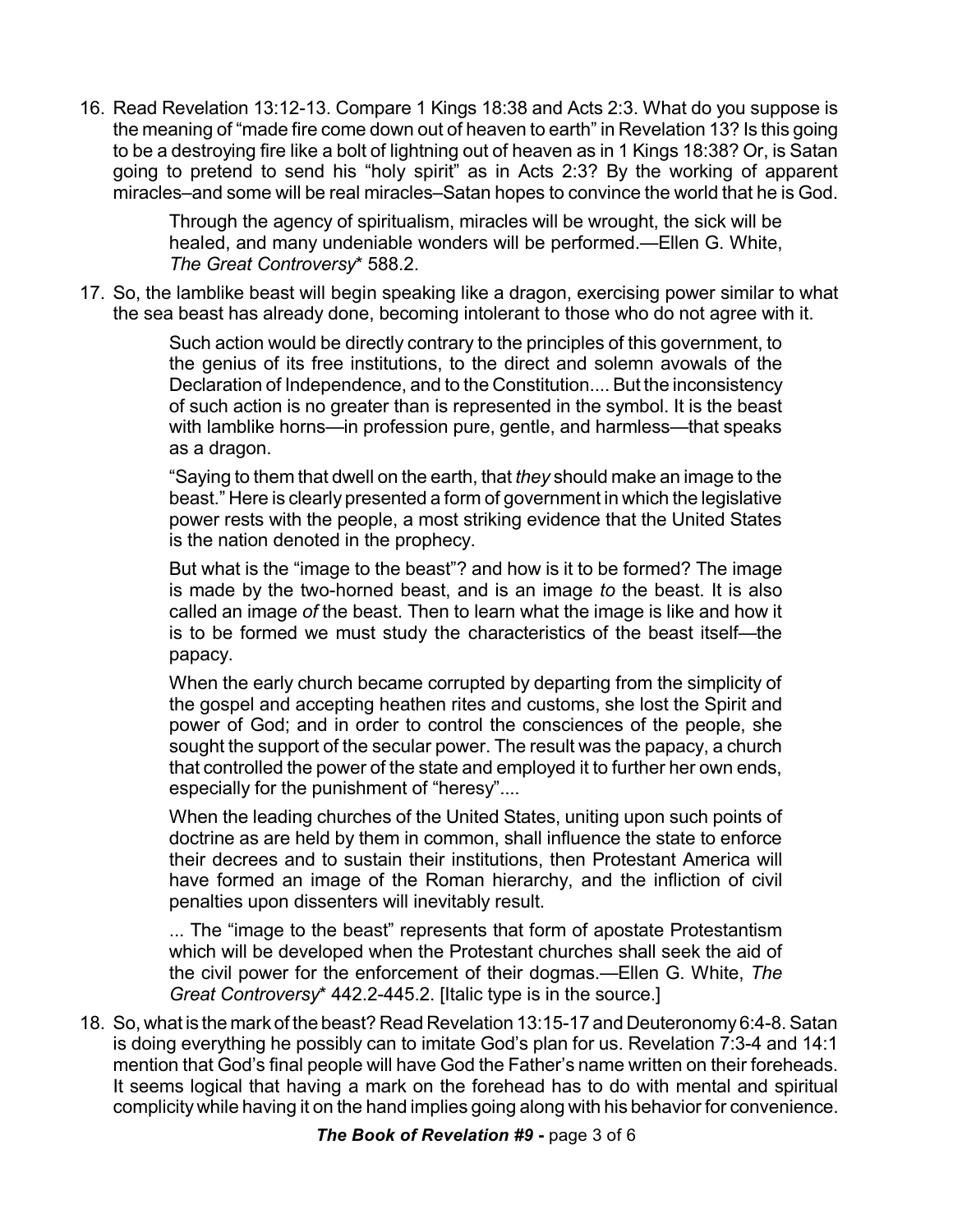- 19. And the final issue will be over *who* we worship, God or the Devil, represented by what day do we worship on. Read Revelation 14:12; Revelation 13:10; and Ezekiel 20:12,20.
- 20. Thus, we see that the mark of the beast involves the substitution of a human commandment for God's commandment.

The mark of the beast is the papal sabbath.... When the decree shall go forth enforcing the counterfeit sabbath, and the loud cry of the third angel shall warn men against the worship of the beast and his image.... then those who still continue in transgression will receive the mark of the beast.—Ellen G. White, *Manuscript 51*,\* 1899; *Evangelism*\* 234.1-235.0. Compare *Last Day Events*\* 224.1.

- 21. This individual with his number of 666 is described by Paul as the man of sin. (2 Thessalonians 2:3) Satan and his evil host will do everything they possibly can at the end of this earth's history to bring human beings into their side against the true God.
- 22. While we may recognize that Sundaykeeping will end up being the mark of the beast, it is not true yet.

No one has yet received the mark of the beast. The testing time has not yet come. There are true Christians in every church, not excepting the Roman Catholic communion. None are condemned until they have had the light and have seen the obligation of the fourth commandment. But when the decree shall go forth enforcing the counterfeit sabbath, and the loud cry of the third angel shall warn men against the worship of the beast and his image, the line will be clearly drawn between the false and the true. Then those who still continue in transgression will receive the mark of the beast.—Ellen G. White, *Evangelism*\* 234.2-235.0; *Maranatha*\* 211.5. Compare *Signs of the Times*,\* November 8, 1899, par. 2 [which does not include the initial two sentences].

23. We live in a world with massive changes taking place on a daily basis. People are talking about *a New World Order*. What kind of things do you see around you that seem to be moving us closer to what we are reading about in Revelation 13?

> 1. Multiple organizations are being formed to create cooperation between churches, to emphasize their similar beliefs, and to minimize their differences. The Roman Catholic Church is reaching out in every way it can to encourage Protestant churches to "come back to the mother church."

> 2. The rights of the first amendment of the United States of America are being chipped away on a regular basis.

3. Islam is becoming more and more militant and intolerant of Christianity.

4. People are bringing more and more cases even to the Supreme Court against those who choose to exercise their religious rights.

24. So, how should we relate to ministers and members of other churches?

Our ministers should seek to come near to the ministers of other denominations. Pray for and with these men, for whom Christ is interceding. A solemn responsibility is theirs. As Christ's messengers we should manifest a deep, earnest interest in these shepherds of the flock.—Ellen G. White, *Manuscript 19*,\* 1900, 11. ("A Perfect Ministry," typed March 5, 1900.); *6MR*\* 70.7*; Australian Union Conference Record*,\* June 1, 1900, par. 37*;*

*The Book of Revelation #9* **-** page 4 of 6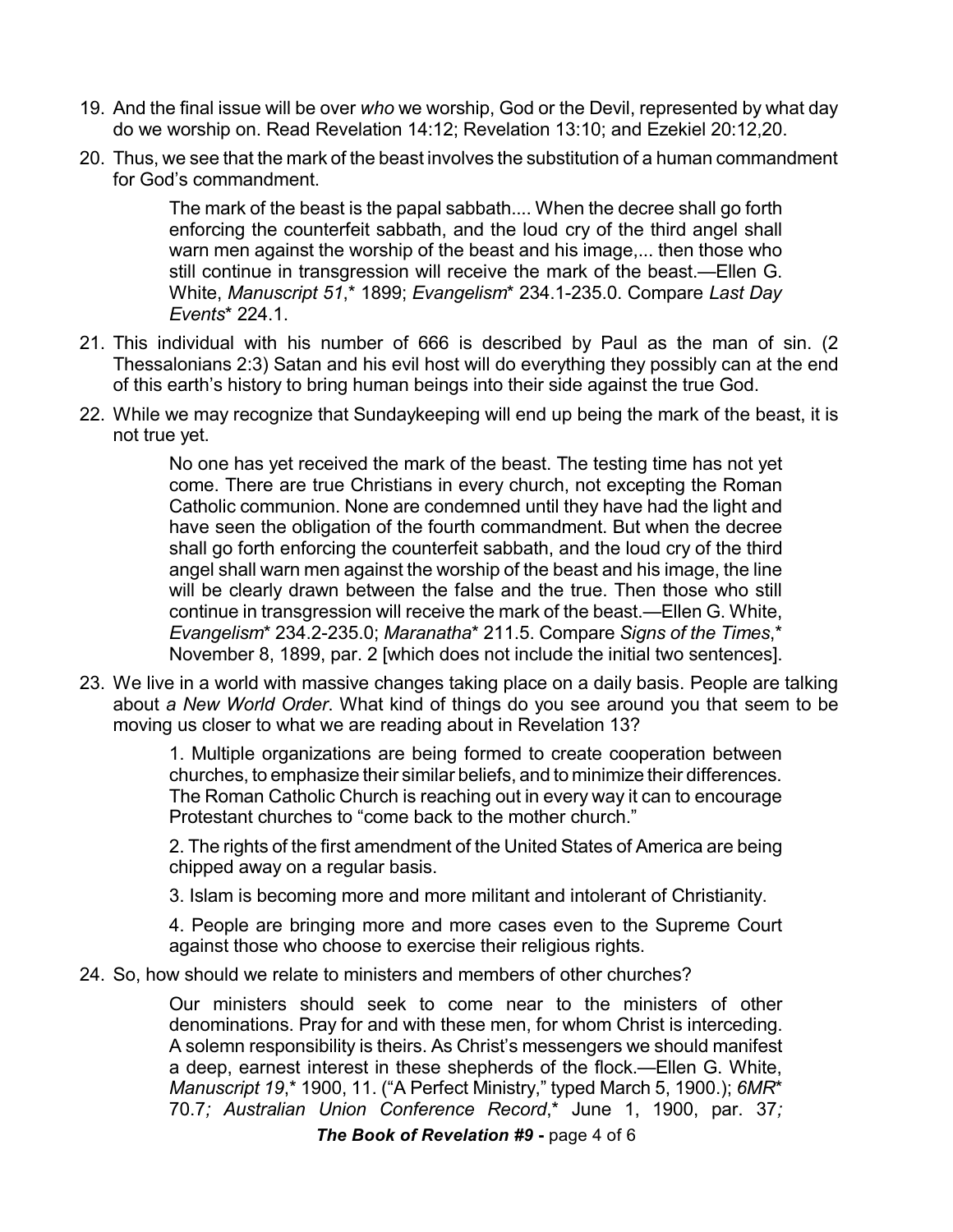*Testimonies for the Church*,\* vol. 6, 78.1; *Ev*\* 562.1.

- 25. There are several main themes that need to be noted in our historicist interpretation of Revelation 13. Notice that Revelation 13:1-7 and 13:11, describing the early events of these two beasts, are described in past tenses; but, when we come to talking about what they were doing in the times in Revelation 13:8-10,12-18, the tenses are present or future. This supports our giving a historical interpretation of these passages. Revelation 13 then focuses on Revelation 12:13-16 and gives us more details.
- 26. This sea beast–which is Satan's human agency acting as a counterfeit christ–has done everything it can to imitate the example of Jesus but in a false way.

**One of the most prominent features of the book [Revelation] is the presentation of Satanic counterfeits that oppose God in a spiritual war of cosmic proportions.** The beast introduced in Revelation 13:1-10 is a counterfeit of Christ. Note the following parallels:

(a) The beast is **an image of Satan**, whom Satan brought forth (Rev. 13:1), just as **Christ is the exact image of God**, begotten by the Father (Ps. 2:7; Col. 1:15; Heb. 1:3);

(b) the **beast has ten crowns** and **blasphemous names** (Rev. 13:1), while **Christ has many crowns and worthy names** (Rev. 19:12);

(c) the dragon gave the beast his power, throne, and great authority (Rev. 13:2), just as Christ has power (Rev. 5:12,13), throne (Rev. 3:21), and authority (Rev. 12:10) from the Father (John 5:21-23);

(d) the beast has a seemingly fatal wound from which he has recovered (13:3), counterfeiting Christ's resurrection, and the beast's recovery is one of the principal features that attracts followers (Rev. 13:4), just as the resurrection of Christ is one of the principal points of evangelistic proclamation;

(e) worship is directed both to the dragon and the beast (Rev. 13:4), just as Christians worship both the Father and the Son (John 5:23);

(f) the beast attracts the worship of the whole world (Rev. 13:7), just as Christ will be worshiped universally;

(g) the beast utters blasphemies (Rev. 13:5), while Christ utters the praises of God (Heb. 2:12);

(h) the beast makes war against the saints (Rev. 13:7), while Christ makes war against the beast (Rev. 19:11-21). The song of praise to the beast in Rev. 13:4 counterfeits the song to God in Ex. 15:11. The striking juxtaposition of Christ and the beast in Rev. 19:11-21 shows that these are the two main warriors in the battle: Christ is the divine warrior, fulfilling the imagery of Ex. 15:3; Is. 59:16-18; 63:1-6; Hab. 3:3-15; Zech. 9:13-15; 14:1-5; and the beast is the unholy, counterfeit warrior, fulfilling the imagery of Dan. 7:1- 8.—Whitlock, L. G., Sproul, R. C., Waltke, B. K., & Silva, M. (1995). *The Reformation Study Bible: Bringing the Light of the Reformation to Scripture: New King James Version*\* (Revelation 1:1). Nashville: T. Nelson. [Bold type and content in brackets are added.]